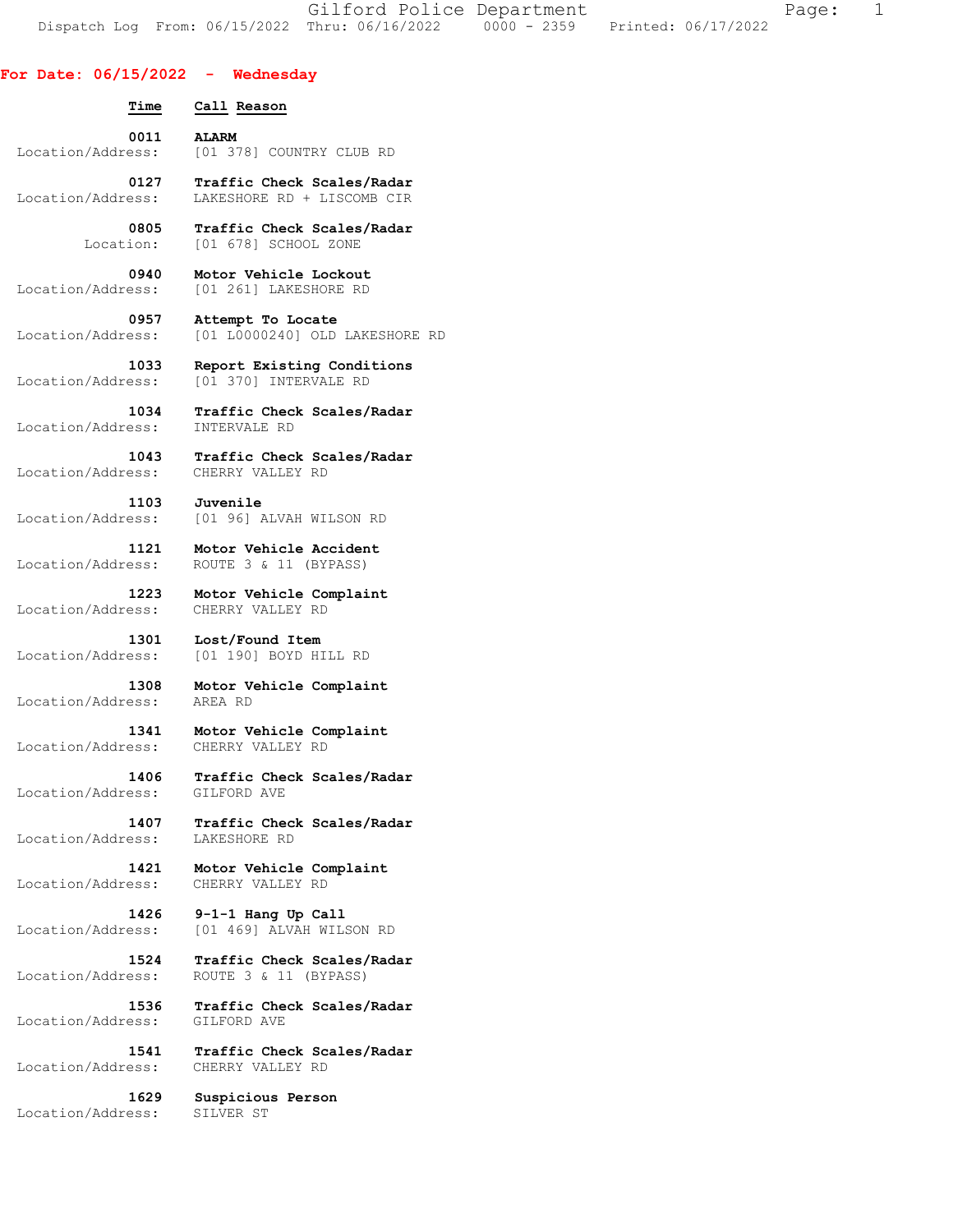**1658 Master Name Check**  Location/Address: [01 300] CHERRY VALLEY RD

 **1738 Attempt To Locate**  Location/Address:

> **1849 Motor Vehicle Complaint**  Vicinity of: CHERRY VALLEY RD

**1940 Civil Matter**<br>Location/Address: [01 334] CHEF [01 334] CHERRY VALLEY RD

 **1945 Traffic Check Scales/Radar**  Location/Address: ROUTE 3 & 11 (BYPASS) + LAKESHORE RD

 **1956 Traffic Check Scales/Radar**  Location/Address: ROUTE 3 & 11 (BYPASS) + GILFORD AVE

 **2001 Traffic Check Scales/Radar**  Location/Address: GILFORD AVE + STONE RD Refer To Citation: 22-110-006001

 **2020 Report Existing Conditions**  Location/Address: [01 261] LAKESHORE RD

**Fire Department Enroute** 2041 FILE -- Location/Address: TRAILVIEW DR

 **2127 ALARM**  Location/Address: [01 876] LAKESHORE RD

> **2132 Motor Vehicle Complaint**  Vicinity of: LIBERTY HILL RD

 **2239 Domestic/Disturbance**  Location/Address: LISCOMB CIR

 **2259 Domestic/Disturbance**  Location/Address: [01 157] LAKESHORE RD

> **2330 Domestic/Disturbance**  Vicinity of: LISCOMB CIR

## **For Date: 06/16/2022 - Thursday**

 **0007 Traffic Check Scales/Radar**  Location/Address: [01 210] LAKESHORE RD

 **0016 Traffic Check Scales/Radar**  Location/Address: LAKESHORE RD + GILFORD EAST DR

 **0022 Check Suspicious Vehicle**  Location/Address: [01 157] LAKESHORE RD

 **0039 Traffic Check Scales/Radar**  Location/Address: LAKESHORE RD + LAKE ST

 **0102 Traffic Check Scales/Radar**  Location/Address: LAKESHORE RD + VARNEY POINT RD Refer To Arrest: 22-171-AR Arrest: GISHEY, LILLIAN Address: 16 JUNIPER DR BELMONT, NH<br>Age: 24 Age: Charges: AGGRAV ATED DRIVING WHILE INTOXICATED

 **0116 See Complainant** 

Location/Address: LISCOMB CIR

 **0255 Dog/Animal Complaint**  Location/Address: LONGRIDGE DR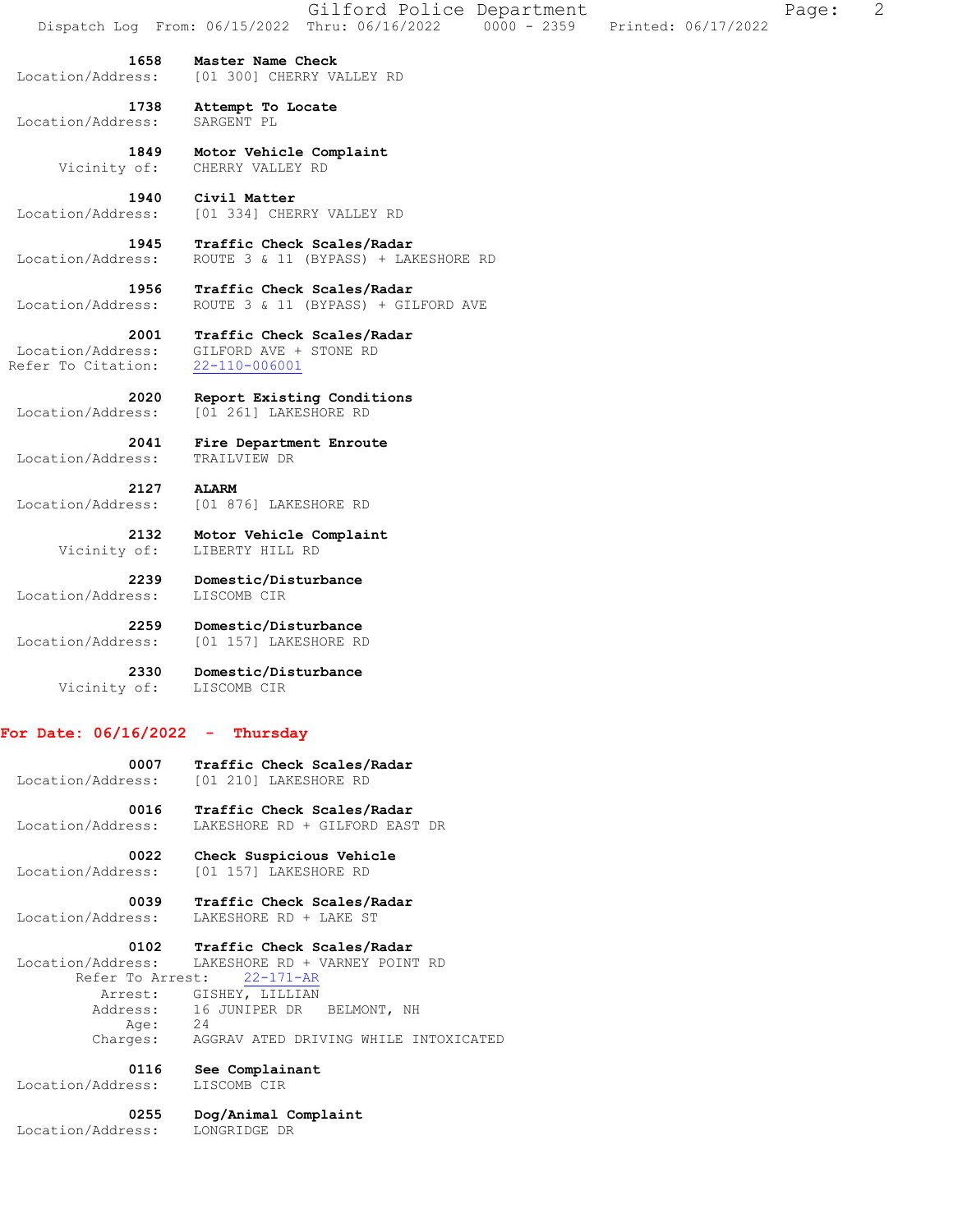**0759 Traffic Check Scales/Radar**  Location/Address: [01 446] LAKESHORE RD

 **0851 Traffic Check Scales/Radar** 

Location/Address: ROUTE 3 & 11 (BYPASS)

 **0858 Traffic Check Scales/Radar**  Location/Address: ROUTE 3 & 11 (BYPASS)

 **0904 Traffic Check Scales/Radar**  Location/Address: ROUTE 3 & 11 (BYPASS)

 **1104 Abandoned Vehicle**  Location/Address: GILFORD AVE

 **1111 Traffic Check Scales/Radar**  Location/Address:

 **1125 Traffic Check Scales/Radar**  Location/Address: ROUTE 3 & 11 (BYPASS)

 **1130 Report Existing Conditions**  Location/Address: [01 450] ROUTE 3 & 11 (BYPASS)

 **1151 Traffic Check Scales/Radar**  Location/Address: LAKESHORE RD + ROUTE 3 & 11 (BYPASS)

 **1304 Suspicious Person**  Location/Address: [01 L0000281] CUMBERLAND RD

 **1305 Dog/Animal Complaint**  Location/Address: [01 261] LAKESHORE RD

 **1405 Traffic Check Scales/Radar**  Location/Address: CHERRY VALLEY RD

 **1412 Assist Motorist**  Location/Address:

 **1413 Assist Motorist**  Location/Address: LAKESHORE RD

 **1454 Fire Department Enroute**  Location/Address: [01 L0000237] SARGENT PL

 **1525 Lost/Found Item**  Location/Address: [01 82] VARNEY POINT RD

 **1529 Traffic Check Scales/Radar**  Location/Address: ROUTE 3 & 11 (BYPASS)

 **1530 Traffic Check Scales/Radar**  Location/Address: ROUTE 3 & 11 (BYPASS)

 **1542 Traffic Check Scales/Radar**  Location/Address: ROUTE 3 & 11 (BYPASS)

 **1610 Lost/Found Item**  Location/Address: CHERRY VALLEY RD

 **1620 Motor Vehicle Accident**  Location/Address: CHERRY VALLEY RD + CAT PATH

 **1654 Escort** 

Location/Address: [01 157] LAKESHORE RD

 **1656 Lost/Found Item**  Vicinity of: LAKESHORE RD + VARNEY POINT RD

 **1849 Traffic Check Scales/Radar**